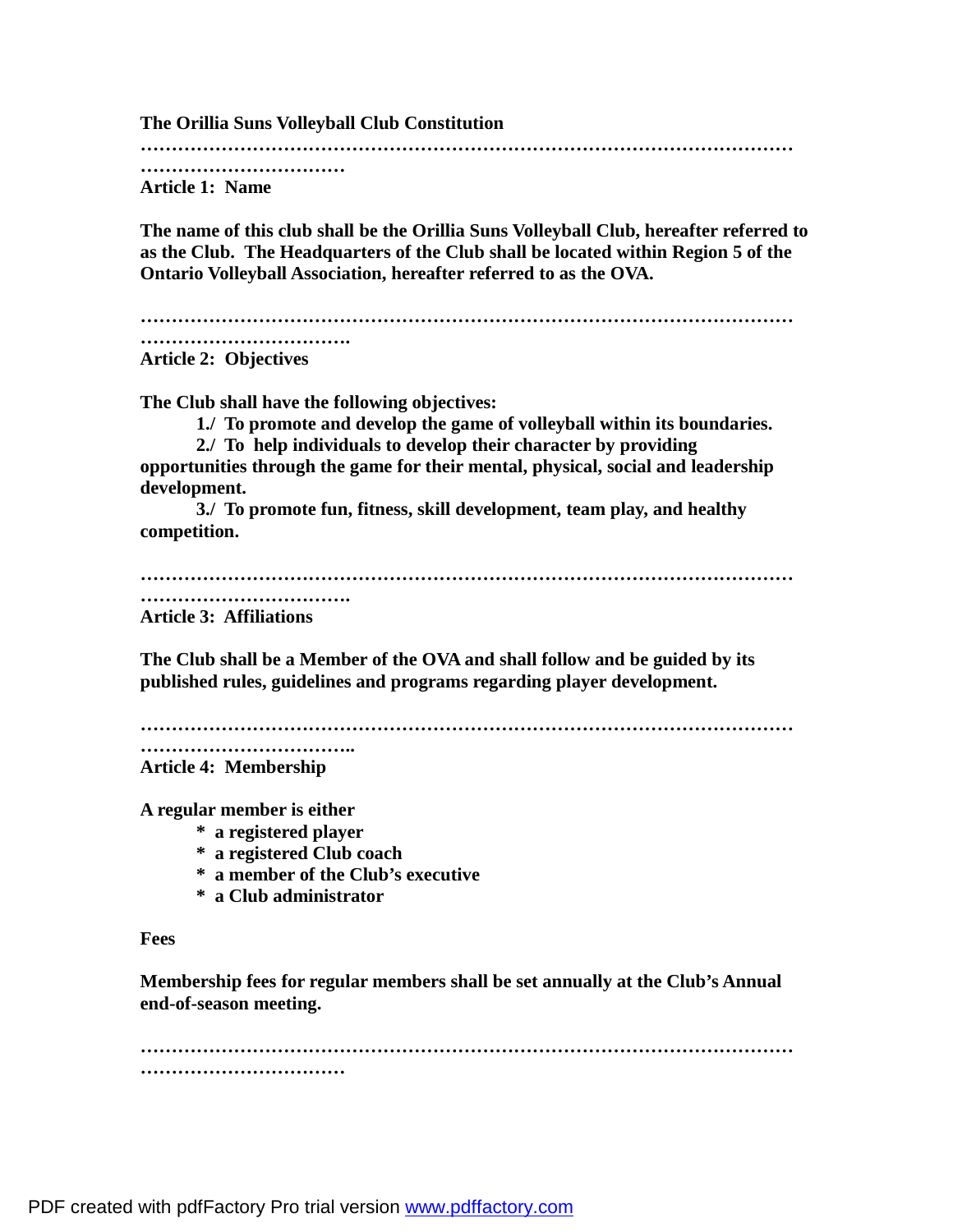### **Article 5: Executive Members**

**The Club shall be governed by the Executive Members. There should be at least five (5) individuals. This number may be amended from time to time in accordance with the Club's Constitution. These Executive Members shall hold the positions of**

- **President**
- **- Vice-President**
- **- Secretary**
- **- Treasurer ((1st cheque signor)**
- **2nd cheque signor**
- **- facilities administrator/ advisor**

**Executive Members shall have one year terms. New executive officers would be elected by May 31 for the subsequent year.** 

**Vacancies**

**An Executive Member has the right to resign her or his position by submitting a signed letter or resignation to the Club.**

**A vacancy of an Executive Member, caused by death or resignation, shall be filled by a majority vote of the other Executive Members. The successor Executive Member shall hold her or his incumbent's position until the next Annual General Meeting.**

# **Removal of Executive Member**

**No Member of the Executive shall be removed for arbitrary reasons but may be removed if**

- **\* she/he becomes incapable of performing the duties of the Club**
- **\* she/he no longer resides in reasonable proximity to the Club**

**\* she/he compromises the integrity of the Club due to, but not limited to any of the following reasons:**

**- if she/he has been found guilty of harassment**

**- if she/he has failed to properly account for monies or other property belonging to the Club**

**- if she/he has been found guilty of a criminal offence regardless of whether or not the offence directly affected the Club**

**If an Executive Member is removed, the remaining Executive Members may appoint a successor to the position for the remainder of the term being filled.**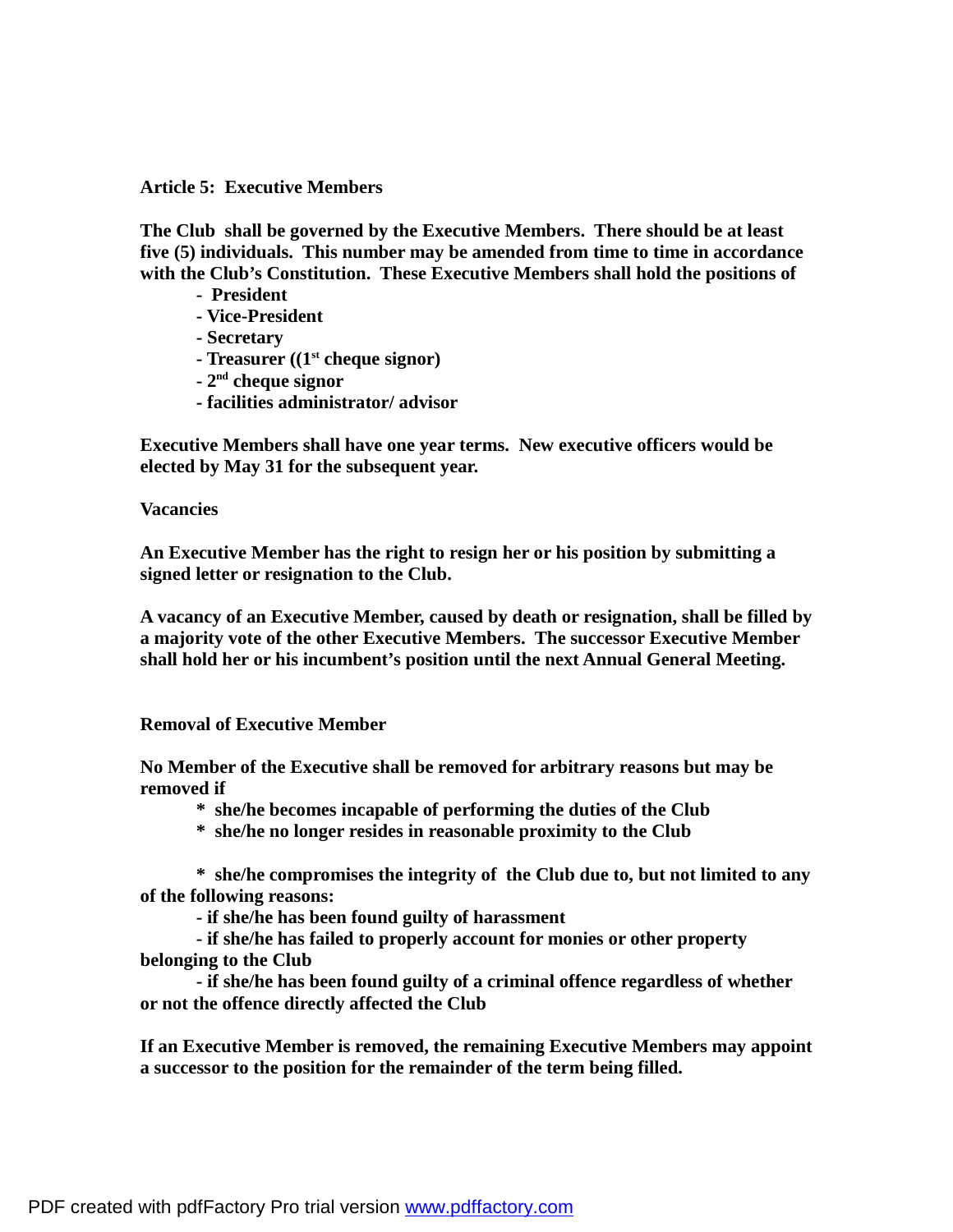# **Duties of Executive Members**

# **President**

**The President shall preside at all general meetings of the Club. She/he shall also coordinate all duties of the Club. The President shall be the spokesperson for the Club. The President will not be a signing officer for the Club.**

# **Vice-President**

**The Vice-President shall act in the absence of the President. The Vice-President will also help coordinate the duties of the Club. The Vice-President shall also act as a spokesperson for the Club. The Vice-President will not be a signing officer for the Club.**

# **Treasurer**

**The Treasurer shall ensure the full and accurate records are kept regarding the financial accounts of the Club. The Treasurer shall submit an Annual Financial Report to the Annual General Meeting. The Treasurer shall be responsible for paying bills and keeping track of invoices. The Treasurer will be a signing officer for the Club.**

# **Secretary**

**The Secretary shall maintain a record of all minutes of the organization, conduct the general correspondence of the organization, and keep a file of the constitution, minutes and any media report.** 

# **Second Cheque Signor**

**The second cheque signor shall work with the Treasurer when writing cheques. She/he should double check the accuracy of and question the purpose for payments made.**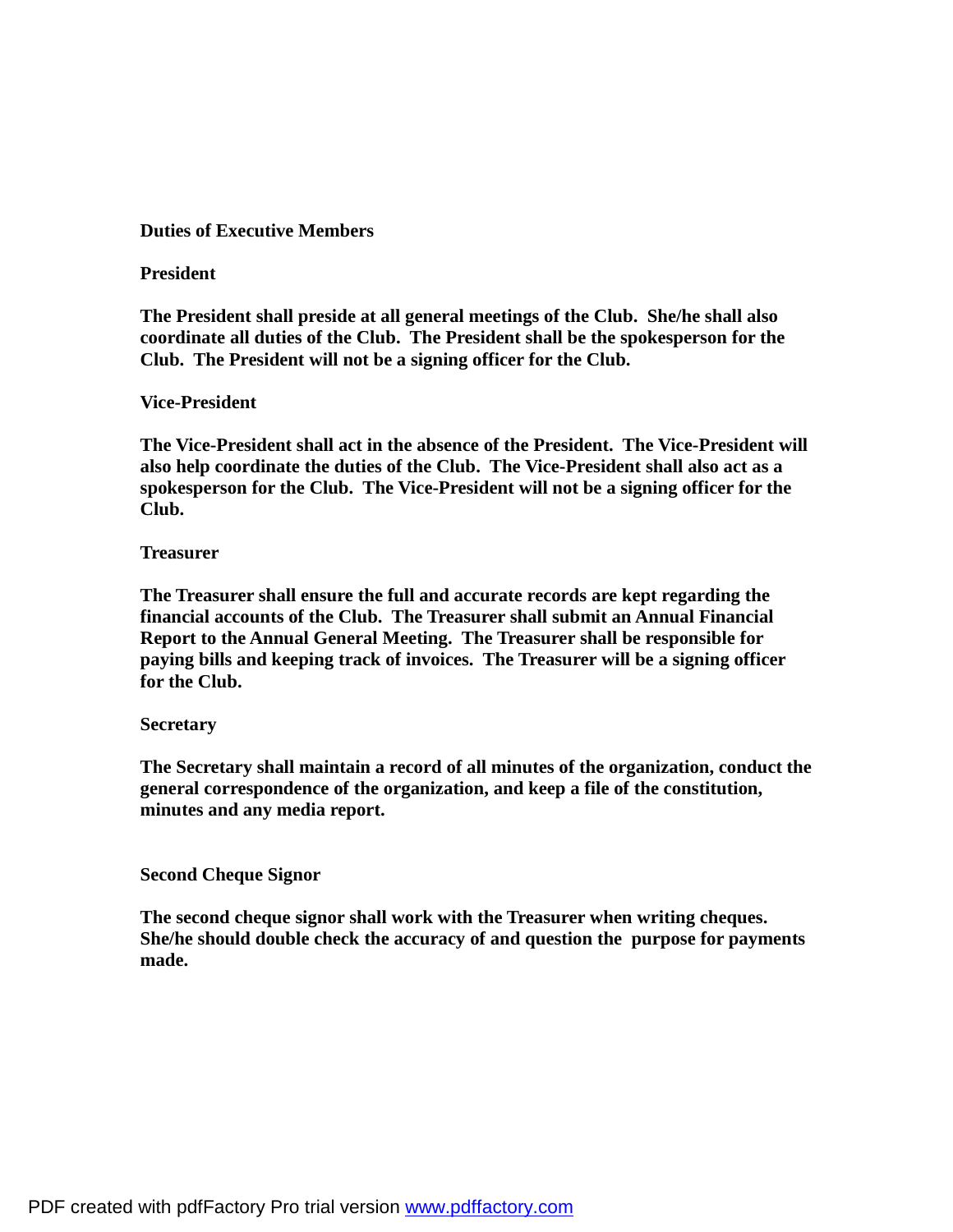### **Facilities Administrator/ Advisor**

**She/he should work in collaboration with the Board of Education and other facilities' representatives to ensure that the Club receives adequate practice time. On occasion, she/ he will arrange permits for the Club to host tournaments in Orillia. She/he should communicate any cancellations or changes to the Club's gym time. This individual could also provide counsel and advice, especially when dealing with the Board of Education and the OVA.**

#### **Website Manager**

**This volunteer is responsible for maintaining and updating the Orillia Suns Volleyball Club website.** 

# **Nominations and Elections**

**Nominations for positions of the Executive Members may be made by any Member or parent/guardian of a Member at the Annual General Meeting. Nominations and elections shall be held in the order listed on the Constitution.**

**A majority of the votes shall be required to elect Executive Members. In the event no candidate receives a majority, the candidate with the least votes shall be dropped from the ballot and another vote held until a majority is attained.** 

**……………………………………………………………………………………………**

**……………………………. Article 6: Meetings**

**A notice of the Annual General Meeting shall be given to all Members and their parents prior to the meeting being held. It will include the time, place, date and purpose of the meeting. The notification shall be by any of the following methods: email, website, phone.**

**Decisions will need to be approved by 50% plus 1. A quorum would consist of four (4).**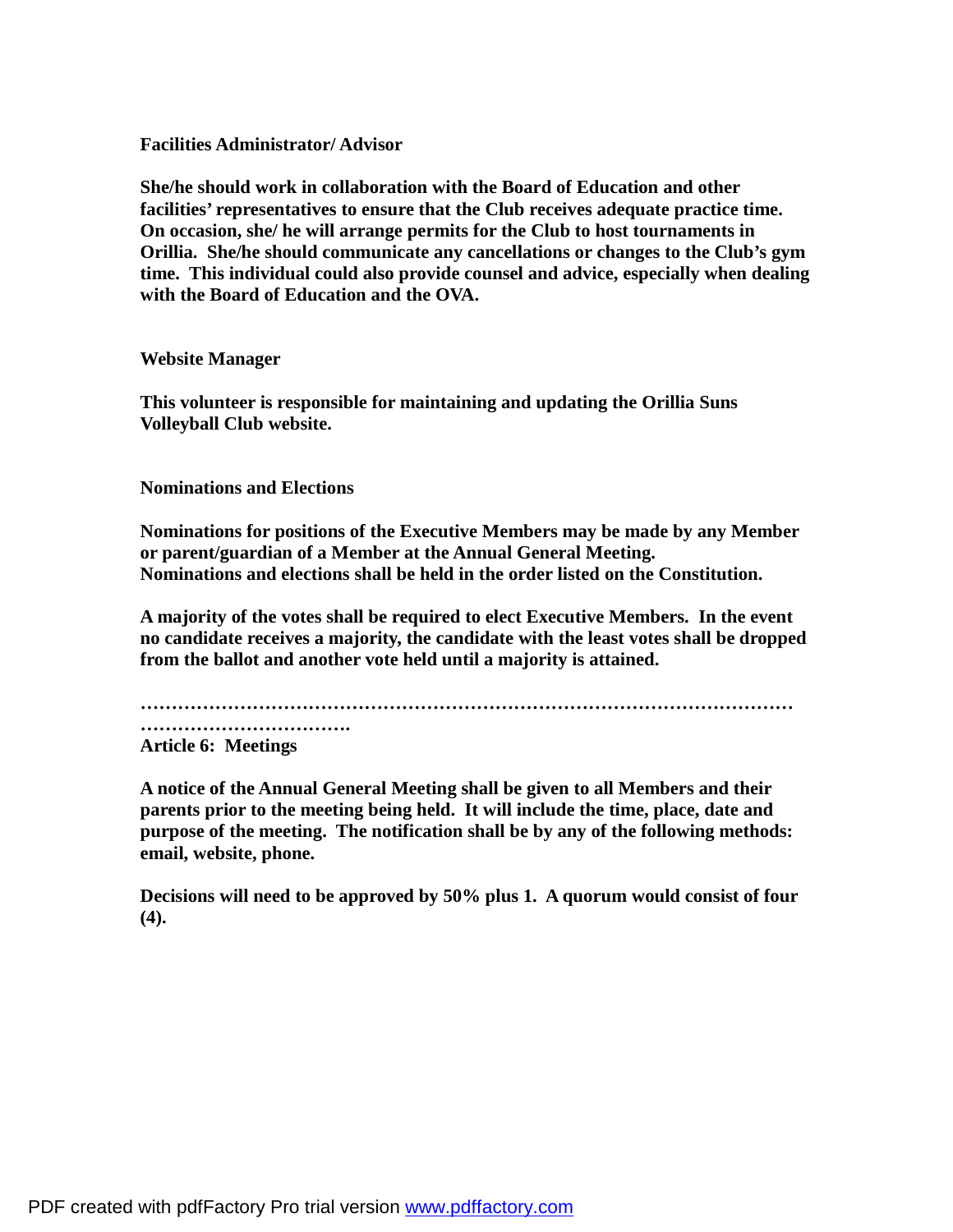**Annual General Meeting**

**The Club shall hold its Annual General Meeting not later than May 31. The agenda of the Annual General Meeting shall include the following:**

**- Roll Call** 

- **- Minutes of the Previous General Meeting**
- **President's Report**
- **- Vice-President's Report**
- **- Secretary's Report**
- **- Treasurer's Report: Annual Financial Report**
- **- Any Other Reports**
- **- Election of Executive Members**
- **- Other Business, including Codes of Conduct**
- **- Adjournment**

**Voting At General Meeting**

**Every regular Member aged 16 and over shall have the right to attend, speak and cast one vote at the Members' meeting of the Club.**

**Every regular Member under the age of 16 shall have the right to attend and speak at Members' meetings, but any vote must be cast by the parent or guardian.**

**……………………………………………………………………………………………**

**…………………………….**

**Article 7: Indemnity**

**Executive Members or other servants of the Club, their heirs, executors, administrators and estate and effects, respectively, shall be indemnified and saved harmless at all times by the Club against all costs, losses and expenses incurred by them respectively in or about the discharge of their respective duties, except such as happens from their own respective willful neglect or default.**

**……………………………………………………………………………………………**

**……………………………**

**Article 8: Finance**

**The accounts of the Club shall be audited by a Chartered Accountant if a majority of its members deem it necessary.**